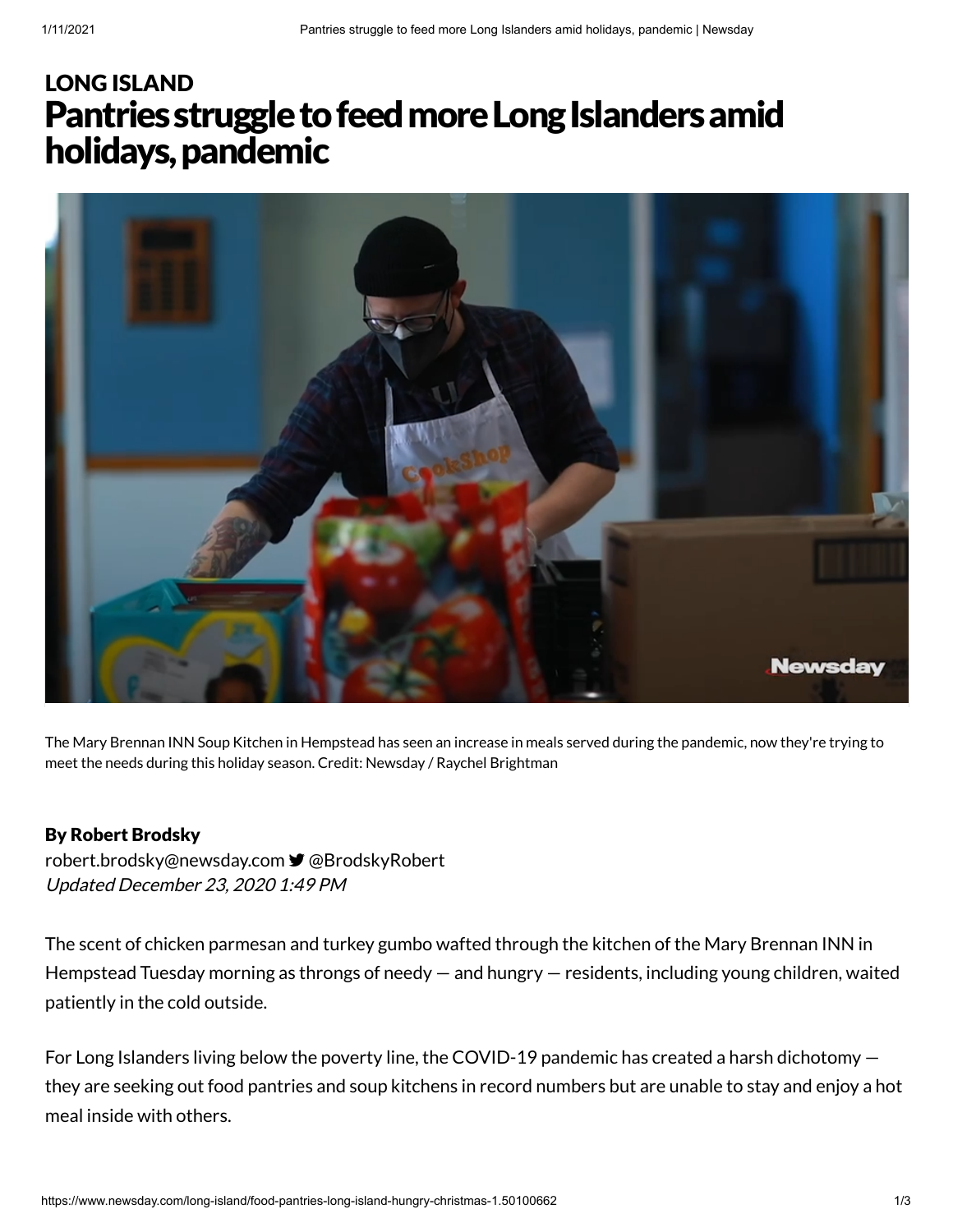Christmas would typically be among the busiest days of the year for soup kitchens, with crowds dining on chicken and turkey as holiday music pipes through speakers and Santa Claus distributes presents to youngsters.

But with the virus continuing to spread, soup kitchens are foregoing the festivities this year and will instead distribute grab-and-go meals or deliver groceries for families to prepare at home.

Meanwhile, the Mary Brennan INN, Long Island's largest soup kitchen, will close on Christmas Eve and Christmas Day for the first time in its 37-year history because their demand is so high  $-$  the facility estimates it will serve 200,000 meals this year, double 2019's — that it could create a public health hazard.

"Out of basic concern for the health and safety of the guests, and the fact that more people means you are more susceptible or more vulnerable to contracting this virus, we decided that it might not be the best idea to have so many people standing outside on those days,"INN spokesperson Dana Lopez said.

The INN will distribute bags of groceries, sack lunches and ready-to-go full meals to residents through Thursday afternoon, all with a holiday flavor. But with the soup kitchen now serving up to 500 people per day, Lopez said the need has never been greater.

"We are seeing everyone," Lopez said."We are seeing families. We are seeing individuals and people of all ages. Families with infants to school children. Students that are college age … It really is everyone."

Bob Dolan of Island Park has been volunteering at the INN since March.

"It's tough to keep up," said Dolan, a retired NYPD officer, as he checked on a pasta with broccoli dish. "We are serving a lot of meals every day here. It's quite busy. ... There's definitely a need."

With massive job losses linked to the COVID-19 shutdowns, Long Island Cares Inc.-The Harry Chapin Food Bank's network of 374 local pantries, soup kitchens and emergency food programs have witnessed a 58% increase in those struggling with food insecurity, said Paul Pachter, the organization's chief executive officer.

This holiday season alone, Pachter said, an additional 220,000 Long Islanders have turned to the Hauppaugebased organization for emergency food assistance. The facility is distributing 70% more food compared with last year, according to Pachter.

"And it's not letting up any time soon," he said."Businesses are closing every day and sending people on the food lines. That's really what's happening here. Nine out 10 people that we speak to at the locations where we provide food — it's all about losing a job and the unemployment [insurance] is simply not enough."